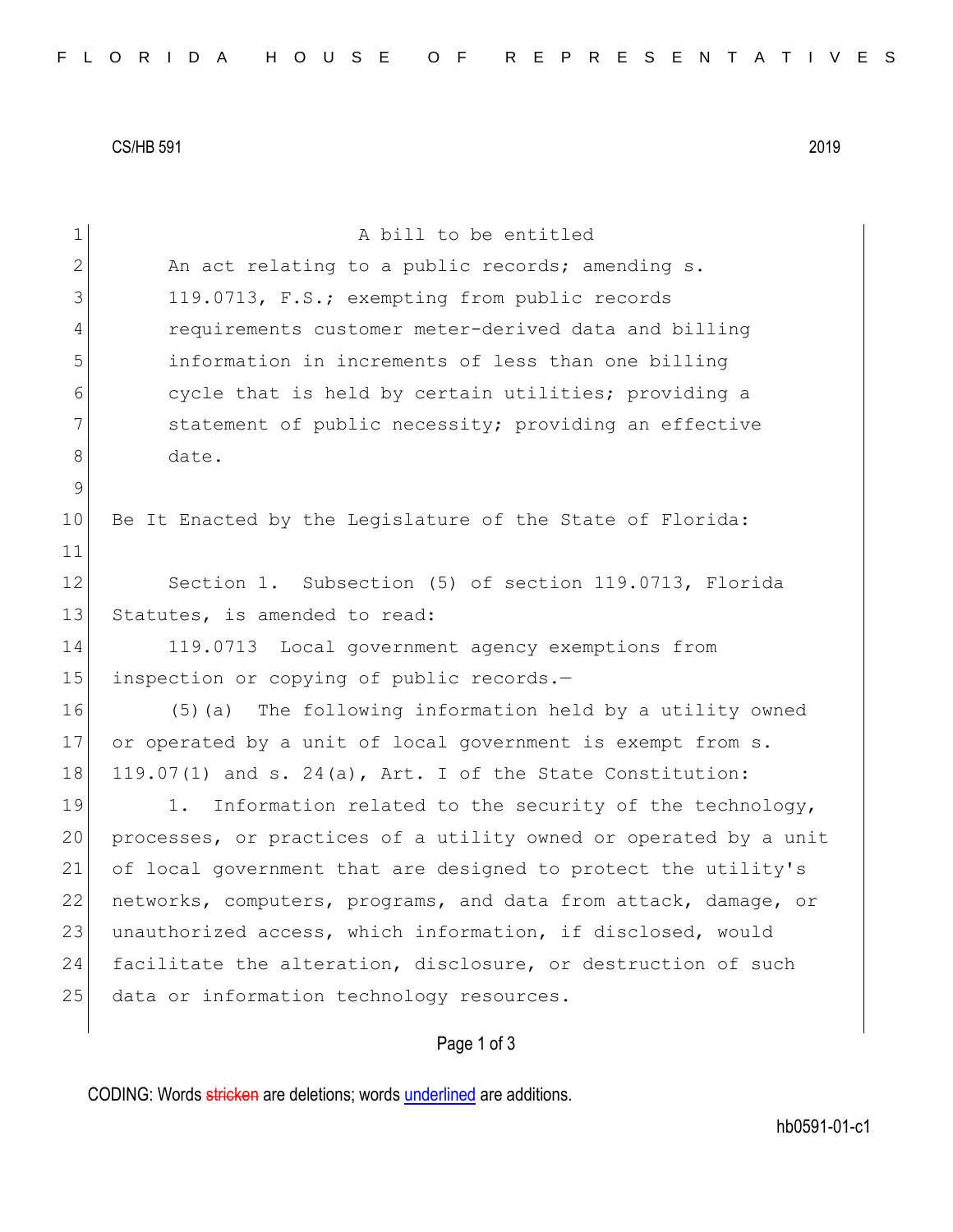## CS/HB 591 2019

26 2. Information related to the security of existing or 27 proposed information technology systems or industrial control 28 technology systems of a utility owned or operated by a unit of 29 local government, which, if disclosed, would facilitate  $30$  unauthorized access to, and alteration or destruction of, such 31 systems in a manner that would adversely impact the safe and 32 reliable operation of the systems and the utility. 33 3. Customer meter-derived data and billing information in 34 increments less than one billing cycle. 35 (b) This exemption applies to such information held by a 36 utility owned or operated by a unit of local government before, 37 on, or after the effective date of this exemption. 38 (c) This subsection is subject to the Open Government 39 Sunset Review Act in accordance with s. 119.15 and shall stand 40 repealed on October 2, 2024 2021, unless reviewed and saved from 41 repeal through reenactment by the Legislature. 42 Section 2. (1) The Legislature finds that it is a public 43 necessity that customer meter-derived data and billing 44 information in increments less than one billing cycle held by a 45 utility that is owned or operated by a unit of local government 46 be exempt from s. 119.07(1), Florida Statutes, and s. 24(a), 47 Article I of the State Constitution. 48 (2) The Legislature finds that safeguarding customer 49 meter-derived data and billing information in increments of less 50 than one billing cycle is of the utmost importance. Smart

Page 2 of 3

CODING: Words stricken are deletions; words underlined are additions.

hb0591-01-c1